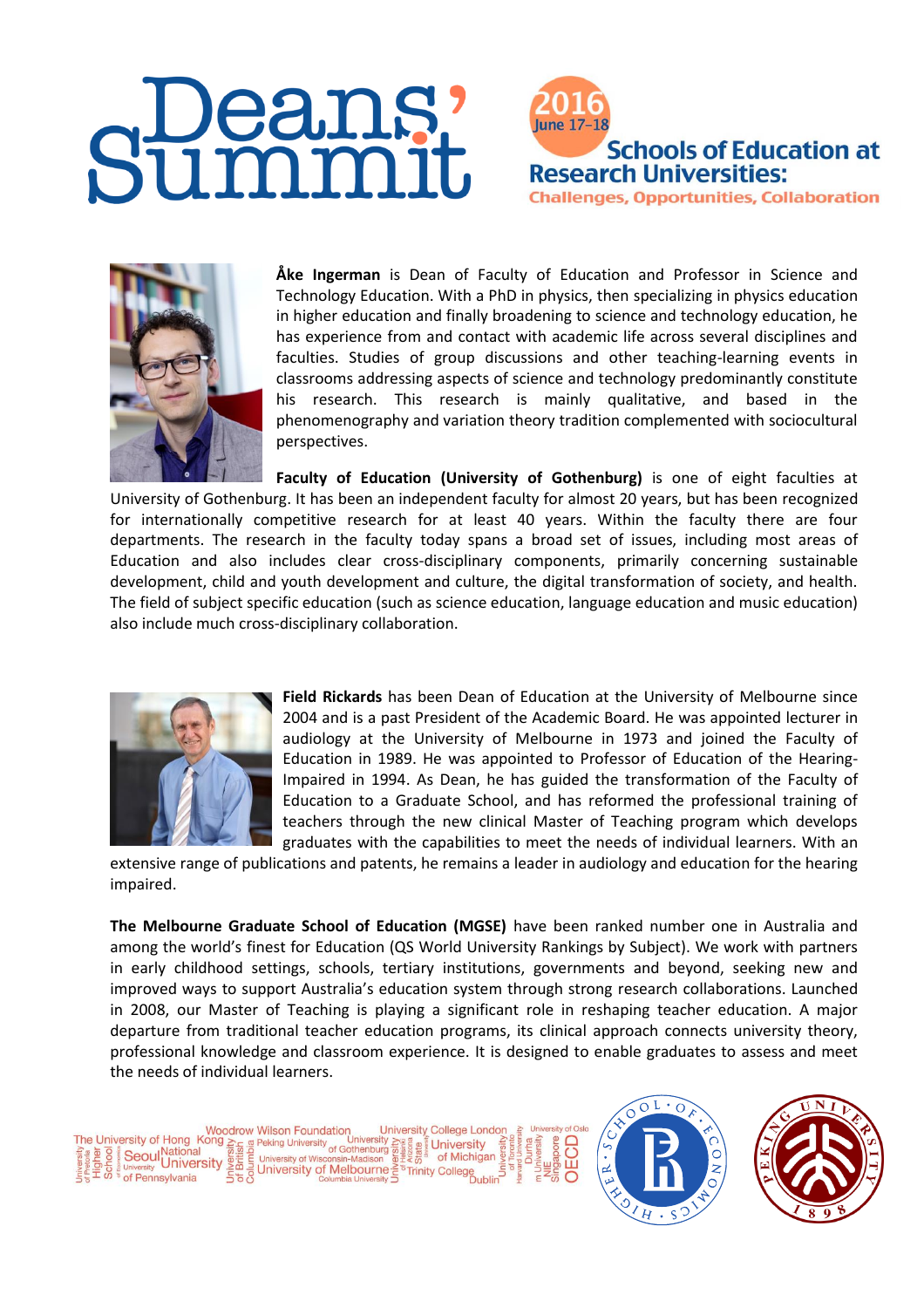

**Andrew Brown** is Professor of Education and Society and Director (Interim) of the UCL Institute of Education (IOE). He has previously served as Pro-Director (Academic Development), Dean of the Faculty of Policy and Society and Dean of the Doctoral School at the IOE. He is a sociologist with a particular interest in research capability and capacity building, doctoral education and the relationship between academic, professional and everyday discourse and practice.

**The UCL Institute of Education** is a world-leading center for research and teaching in social science and education. For three successive years (2014, 2015 and 2016), the Institute has been ranked number one for education worldwide in the QS World University Rankings. It was shortlisted for the 'University of the Year' title in

the 2014 Times Higher Education (THE) awards. In the most recent Research Excellence Framework, 94% of the IOE's research was judged to be world class. Founded in 1902, the IOE currently has more than 8,000 students and 800 staff, and attracts students from over a hundred countries around the world.



**Arthur Levine** has been president of the Woodrow Wilson National Fellowship Foundation since 2006. Previously president and professor of education at Teachers College, Columbia University, he has also been chair of the higher education graduate program and Institute for Educational Management at the Harvard Graduate School of Education, president of Bradford College, and a senior fellow at the Carnegie Foundation for the Advancement of Teaching and the Carnegie Council on Policy Studies in Higher Education.

Since 1945, the **Woodrow Wilson National Fellowship Foundation** (Princeton, New Jersey) has identified and developed leaders to meet the United States' most critical challenges, working particularly in education. Today, the Foundation offers fellowships not only for Ph.D. completion, but also for the preparation of secondary

school educators. Through an innovative program with schools of business and education, the Woodrow Wilson MBA Fellowship in Education Leadership is transforming the preparation of principals and school leaders. Most recently, building on these programs, the Foundation has collaborated with the Massachusetts Institute of Technology (MIT) to create the Woodrow Wilson Academy of Teaching and Learning, which is reinventing the American school of education for the 21st century.



**Blye Frank** was appointed Dean of the Faculty of Education at The University of British Columbia for a five-year term on July 1, 2011 and has recently been reappointed for another five-year term. Prior to his current appointment, Dr. Frank was Professor and Head of the Division of Medical Education in the Faculty of Medicine at Dalhousie University in Halifax. During his time in medicine, Dr. Frank worked extensively at the national and international level including work on projects in Tanzania, Kazakhstan, Turkey and Pakistan in medical education focusing on faculty development. Dr. Frank has an active research career and is a recognized expert in the field of gender studies with academic interests that include masculinity and the sociology of boys' and men's health.

**UBC's Faculty of Education** prepares professionals for practice in a wide range of education-related fields, from preschool through adulthood. For over 50 years, the Faculty of Education has served the international education community through leadership in research, service, and advocacy. The Faculty of Education has recently moved from 18th to 9th in the globe and 1st in Canada [\(2016 QS World University Rankings\)](http://www.topuniversities.com/university-rankings/university-subject-rankings/2016/education-training#sorting=rank+region=+country=+faculty=+stars=false+search=). In British Columbia, more than 45% of the province's elementary teachers, the majority of secondary teachers, and a significant proportion of BC's special needs and First Nations teachers, counsellors, school administrators, school psychologists, and vocational rehabilitation counsellors, are prepared by the UBC Faculty of Education for their important roles.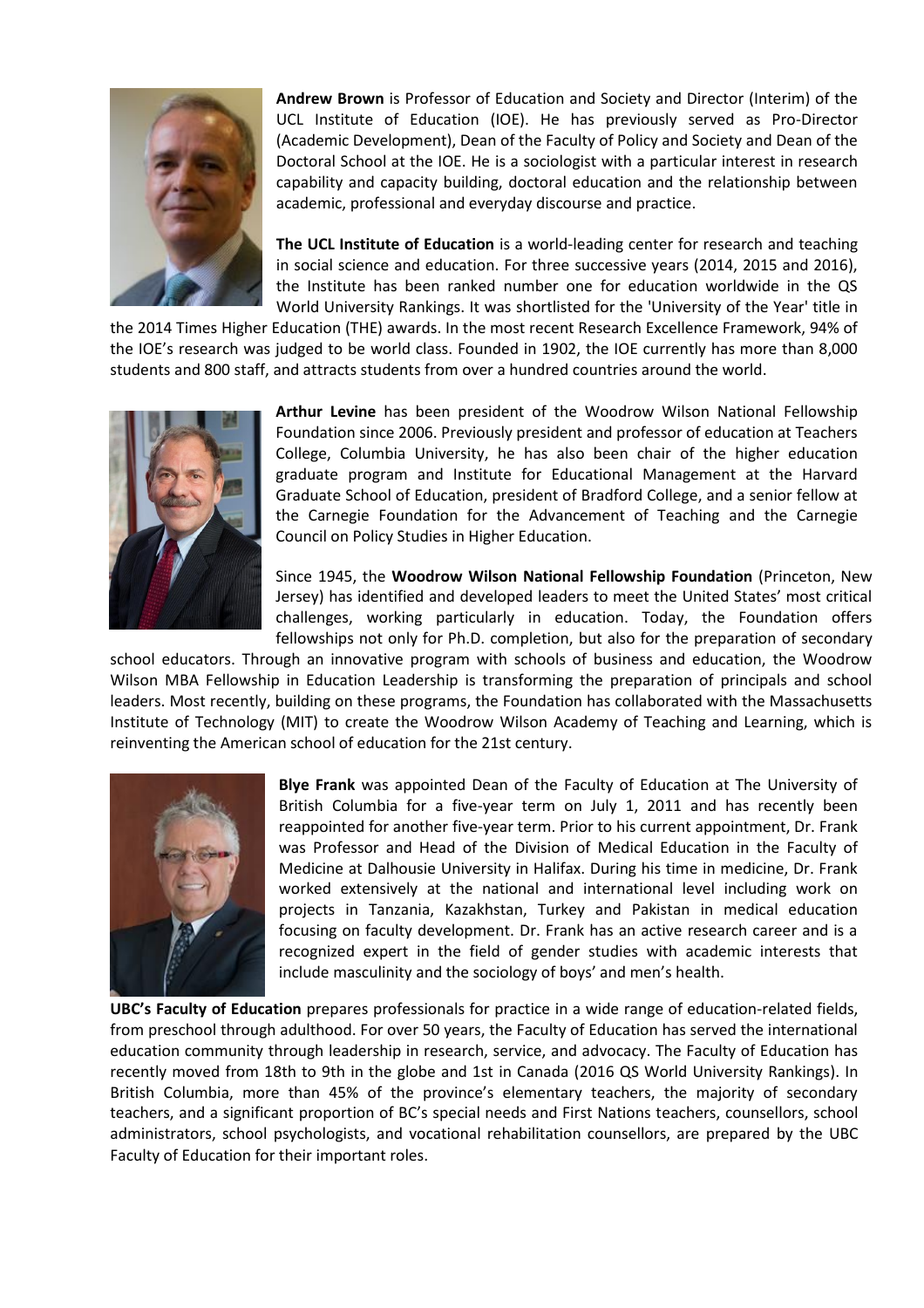

**Chan-Jong Kim** is Professor of Earth Science Education and Dean of College of Education, Seoul National University. He received doctoral degree from the University of Texas at Austin in 1989. He had served as Chairperson of International Geoscience Education Organization (IGEO) during 2006-2010. He also served as Chairperson of Advisory Committee of International Earth Science Olympiad (IESO) during 2004-2010. He has a wide range of research interests in science learning in informal settings and school science classrooms.

**Seoul National University College of Education (SNUCE)** is cultivating global leaders in the field of education." Over the last seven decades, SNUCE has been playing a pivotal role in our national and educational development while striving

hard to cultivate outstanding teachers and education experts by carrying out pacesetting academic research. SNUCE, one of the oldest colleges in Korea, originated from "Hansung Normal School" founded in 1895 and it was integrated as a college of Seoul National University (SNU) in 1946 when SNU was established. Since then, SNUCE has awarded over 23,000 bachelors and more than 8,000 graduates degrees.



**Deborah Loewenberg Ball** is the William H. Payne Collegiate Professor in education at the University of Michigan, and an Arthur F. Thurnau Professor. She is completing 11 years of service as dean of the School of Education in June 2016. She is the director of TeachingWorks. Her research focuses on the practice of mathematics instruction, and on the improvement of teacher training and development. She is an expert on teacher education, with a particular interest in how professional training and experience combine to equip beginning teachers with the skills and knowledge needed for responsible practice.

**The University of Michigan School of Education** focuses on the study and improvement of teaching and learning, as well as the interactions, sense-making,

and dynamics that shape teaching and learning. Our mission intertwines research, teaching, and service. At the School of Education, our effort to study and improve educational practice is inseparable from our determination to develop more effective and socially just systems of education. This mission is grounded in our commitment to promote diversity and to advance equity and inclusion.



**Diana E. Hess** is the Dean of the School of Education at the University of Wisconsin-Madison, where she also holds the Karen A. Falk Distinguished Chair of Education. Formerly, Hess was the Senior Vice President of the Spencer Foundation, where she spearheaded the development of the Disciplined Dialogues Project. She also leads the New Civics Project that is funding the development of measures of the quality of youth civic and political engagement. Hess earned a Ph.D. from the University of Washington in Seattle. Since 1997, she has been researching how teachers engage their students in discussions of highly controversial political and constitutional issues, and what impact this approach to civic education has on what young people learn.

**School of Education (University of Wisconsin-Madison)** The UW-Madison School of Education prepares a variety of certified professional educators, with degree and certification programs in such areas as elementary and secondary education, educational leadership, special education, and counseling. But the School houses a much broader and more diverse array of undergraduate and graduate programs than traditionally-based education schools — from studio art, modern dance and theatre to exercise science and occupational therapy. The School's excellence flows from a dedicated, top-caliber faculty and staff — many of whom are nationally and internationally prominent in a broad range of fields. There are approximately 1600 undergraduate students and 1100 graduate students.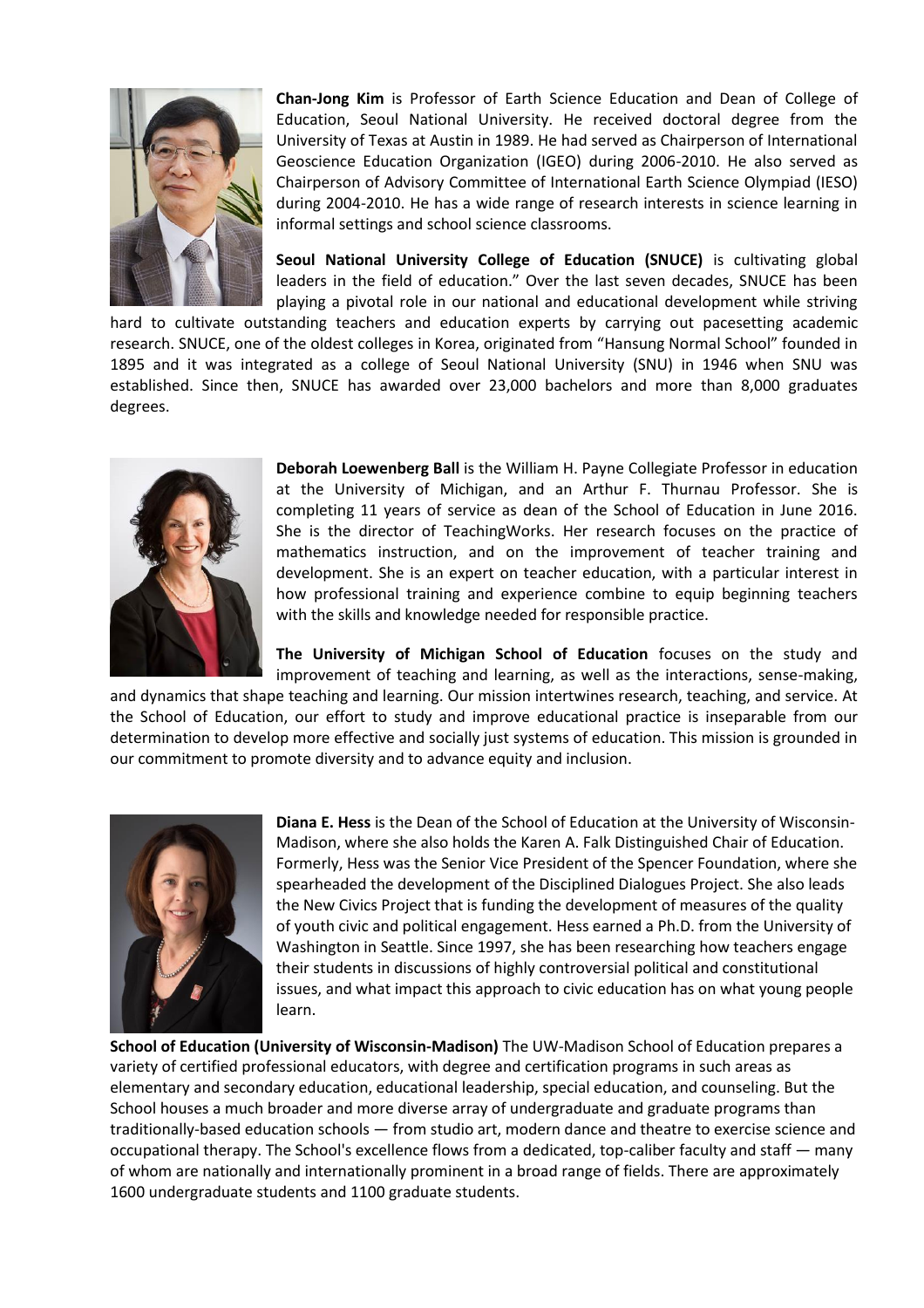

Initiative.

**Dirk Van Damme** currently is Head of Division in the Directorate for Education and Skills at the OECD in Paris. Formerly he was professor and head of the department of educational sciences at Ghent University (Belgium), general director of the Flemish rectors' conference and chief of staff of the Flemish minister of education. His current interests are evidence-based innovation in education, comparative analyses of educational systems, open education, inclusive education, and new developments in the learning sciences. At the OECD he is responsible for the Innovation and Measuring Progress Division (IMEP), leading both the Centre for Educational Research and Innovation (CERI) and the Indicators of Educational Systems (INES) programme responsible for the yearly flagship publication Education at a Glance. He is also the Directorate's focal point for the OECD's Inclusive Growth

The mission of the **Organisation for Economic Co-operation and Development (OECD)** is to promote policies that will improve the economic and social well-being of people around the world. The OECD provides a forum in which governments can work together to share experiences and seek solutions to common problems. The common thread of OECD work is a shared commitment to market economies backed by democratic institutions and focused on the wellbeing of all citizens.



**Glen Jones** is Professor and Dean of the Ontario Institute for Studies in Education of the University of Toronto. He holds the Ontario Research Chair in Postsecondary Education Policy and Measurement and is a frequent contributor to the literature on higher education policy, systems, governance and academic work. His most recent book (with Ian Austin) is Governance of Higher Education: Global Perspectives, Theories and Practices (Routledge, 2015).

**The Ontario Institute for Studies in Education of the University of Toronto (OISE)**  is Canada's only all-graduate institute of teaching, learning and research. With approximately 100,000 alumni worldwide, over 3,000 students in teacher education and graduate degree programs, 7,500 continuing education registrants

annually, 4 academic departments and 19 research centres and institutes, OISE is among the University of Toronto's largest faculties and is one of the largest and most research-intensive faculties of education in North America. For more than a century, OISE and its antecedent organizations have helped to transform education in Ontario, throughout Canada and around the world.



**Irma Eloff** is the founder and lead facilitator of the continental African Deans of Education Forum (ADEF) and the former dean of the Faculty of Education at the University of Pretoria. She serves on the UNESCO International Task Team for Teacher Education. Irma has worked for the transformation of educational systems in both her research and academic leadership roles. She is a past President of the Education Association of South Africa and currently the Deputy-chair of the Council of the SA Akademie vir Wetenskap en Kuns (South African Academy of Arts & Sciences). She has co-authored the book, Life Skills & Assets and she is co-editor of the book Keys to Educational Psychology. During her term as dean, Education at the University of Pretoria achieved a ranking in the top 150-200 of the world on the World QS World university rankings for five consecutive years.

**The University of Pretoria** has its origins in the establishment of the Pretoria Centre of the Transvaal University College in 1908. UP currently has more than 50 000 students and has become one of the leading higher education institutions on the continent and indeed, in the world. The Faculty of Education prepares education and training professionals who come from pre-primary, primary and high schools; clinics and hospitals; the training environment in business and industry; government and non-governmental organisations; and from the adult and community education sectors. There are 4 undergraduate programs for teachers and 5 postgraduate programs including 1 doctoral program.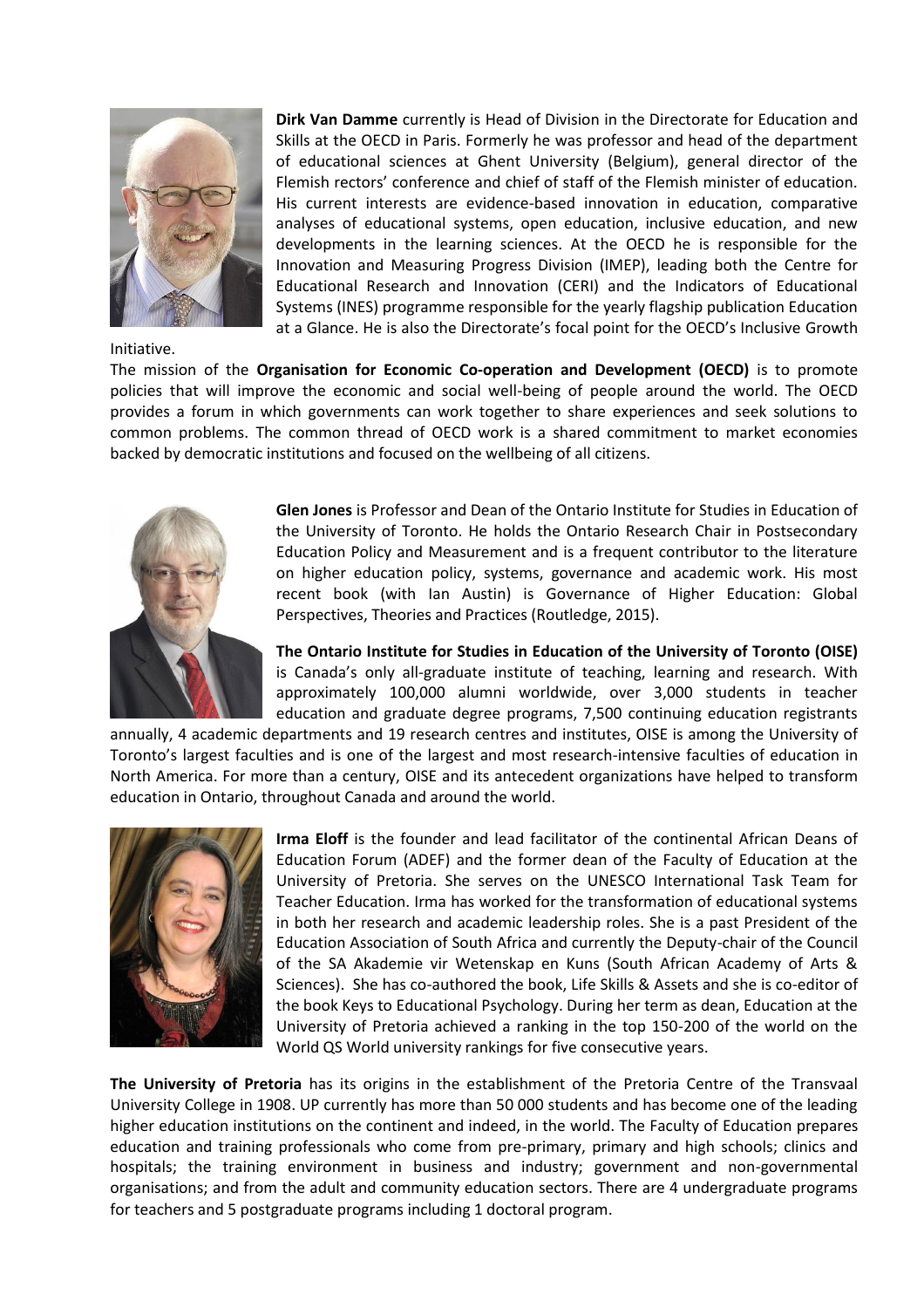

**Jari Lavonen** is a full professor of physics and chemistry education (2003-) in the Department of Teacher Education, University of Helsinki, Finland. He is also head of the department (2009-). From 2005 to 2009, he was director of the Finnish Graduate School for Research in Science and Mathematics Education and from 2002 to 2007 was president of the Finnish Association for Research on Teaching of Mathematics and Science. His main research interests lie in science and technology teaching and learning, teacher education and ICT use in science and technology education. Professor Lavonen has been active in the international research community.

**The Department of Teacher Education (University of Helsinki)** belongs to the Faculty of Behavioral Sciences and it is one of the largest departments in the University. The University of Helsinki has about 40 years of experience in developing and conducting research-based pre-service teacher education and about 30 years of experience in offering professional development programs for teachers and principals. The Department educates every year approximately 310 Masters and 15 PhDs.



**Mari Koerner,** Dean, Mary Lou Fulton Teachers College and Alice Wiley Snell Professor of Education, received her PhD in curriculum and instruction from the University of Illinois at Chicago. She has held faculty and administrative positions at Roosevelt University in Chicago and the University of Massachusetts Boston. She was appointed as Dean of the College of Teacher Education and Leadership at Arizona State University's West campus in July 2006 and, after the merging of the three colleges of education at ASU, she was appointed Dean of Mary Lou Fulton Teachers College in 2010, which is currently ranked 14th among the nation's top education graduate programs by U.S. News & World Report 2017. In 2016, she was appointed the Alice Wiley Snell Professor of Education.

**Mary Lou Fulton Teachers College (Arizona State University)** was established in 2010 by merging Mary Lou Fulton Institute and Graduate School of Education and College of Teacher Education and Leadership. The two Divisions are Teacher Preparation which manages all teacher preparation programs and the educational studies program, while the Division of Educational Leadership and Innovation manages all non-teacher certification programs. There are 7 Bachelor's (BAE) programs (3000 undergraduates), 17 Master's programs (823 students f2f and 2000 online students), 2 Doctoral programs and 1 EdD program (268 students). Dr. Koerner has established and is the Director of the Center for the Art and Science of Teaching whose mission is to inspire, develop, and promote excellence in teaching wherever it happens.



**Mark Bray** is UNESCO Chair Professor of Comparative Education and former Dean of the Faculty of Education at the University of Hong Kong. He has taught at that University since 1986, prior to which he taught at the Universities of Edinburgh, Papua New Guinea and London. Professor Bray is President of the US-based Comparative & International Education Society (CIES), and is Past-President of the World Council of Comparative Education Societies. He is especially known for his comparative work on the so-called shadow education system of private supplementary tutoring.

**The University of Hong Kong** was established in 1911 as an English-medium university serving China and the region. A Department for the Training of Teachers was established in the Faculty of Arts in 1917, and evolved in due course into a

School of Education (1976) and then **Faculty of Education** (1984). The 2016 QS rankings placed the Faculty of Education as number 6 in the world. The Faculty of Education has a unique heritage and context. It is an integral part of a comprehensive, research-intensive, international, English-medium university in the Hong Kong Special Administrative Region of China. At the same time, the Faculty is a regionally and globally engaged educational hub. The Faculty of Education aspires to lead the study and practice of education, to influence public policy and improve community life through education, and to nurture graduates who are passionately committed to their professions.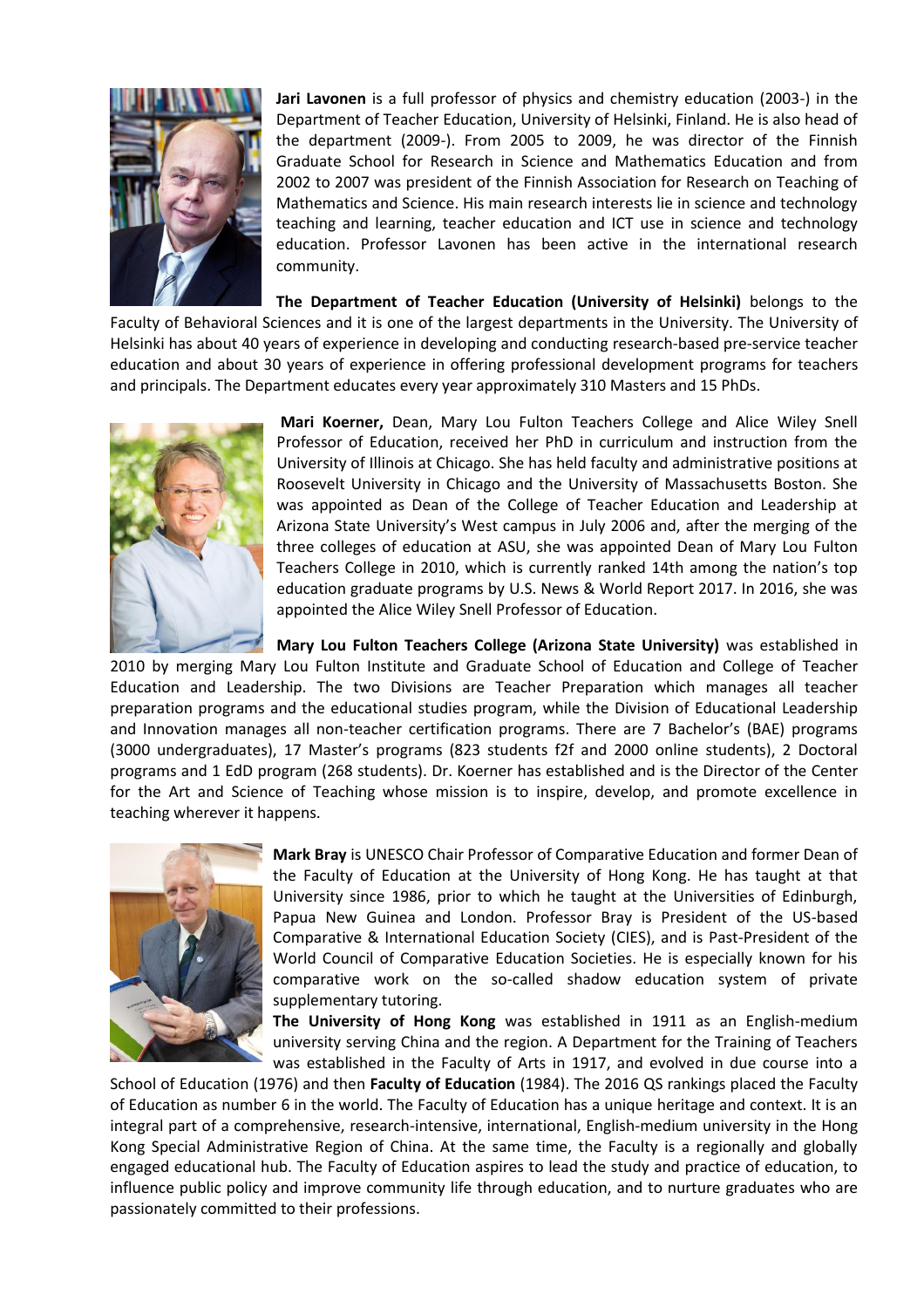

**Patricia Albjerg Graham** is the Charles Warren Professor of the History of Education Emerita at Harvard University. She joined the Harvard faculty in 1974. She has held a variety of administrative positions, including appointment by the president of the United States as Director of the National Institute of Education, Dean of the Harvard Graduate School of Education, President of the National Academy of Education and President of the Spencer Foundation. The research interests of Ms. Graham focus on the history and practice of education in the US and include seven books and a number of articles.

**Harvard University** is the oldest university in the United States, founded in 1636. It includes faculties of arts and sciences, medicine, law, business, divinity, education,

public health, architecture, public policy, and engineering. Since its inception in 1920, **Harvard Graduate School of Education** has graduated nearly 27,000 students. There are 13 master's programs, 4 doctoral programs and numerous professional programs for teachers, principals, administrators, and policymakers. Fields of research are very wide and include such themes as diverse as the moral development of children, international education policy, organizational leadership, neuroscience and cognitive development, and the role of the arts in schools.



**Patrik Scheinin** is a Professor of Education (PhD) and the Dean of the Faculty of Behavioral Sciences at the University of Helsinki. He is chair of the Finnish Matriculation Examination Board and member of the Board of the Helsinki Collegium for Advanced Studies, among other duties. He has acted as expert and referee for many international and national universities, scientific journals, foundations, organizations, and conferences. His research interests are learning and cognitive abilities, self-concept and self-esteem, their structure and development, as well as research methodology, educational assessment and evaluation research.

**The Faculty of Behavioral Sciences (University of Helsinki)** engages in national and international high-level research and offers research-based higher education in order to facilitate and promote human growth, development and interaction, behaviour and well-being, education, learning and teaching activities. The new scientific knowledge produced by the faculty helps to develop a civic society, to increase cultural and social capital, to advance life management and to prevent social exclusion. The aim is also to protect nature and our living environment and promote good life. The faculty recognizes and bears its responsibility to society and interacts with it.



**Professor Peter Tymms** MA (Cantab), PGCE (Newcastle), MEd (Newcastle), PhD (Cantab), FRSS, AcadSS is Director of iPIPS and was, until recently, Head of Department in the School of Education and before that, Director of CEM at Durham University which runs projects monitoring million pupils across the UK and beyond each year. His main research interests include monitoring, assessment, interventions and research methodology generally. He set up the PIPS (Performance Indicators in Primary Schools Project) which runs in thousands of schools around the world.

Durham University is a well established university with a long history. Within that university are the **School of Education and Centre for Evaluation and Monitoring** 

**(CEM)**. The School of Education is one of the leading departments for education in the UK, regularly featuring in the top ten in national league tables such as The Times Good University Guide and The Complete University Guide. We are a large department composed of some 50 academic staff, 400 undergraduates and nearly 700 postgraduate students (including our PGCE students). The Centre for Evaluation and Monitoring (CEM) aims to foster internationally excellent research and teaching, working on the most important and critical issues in education, and enabling scholarship to play a key role in advancing debate, informing policy and shaping agendas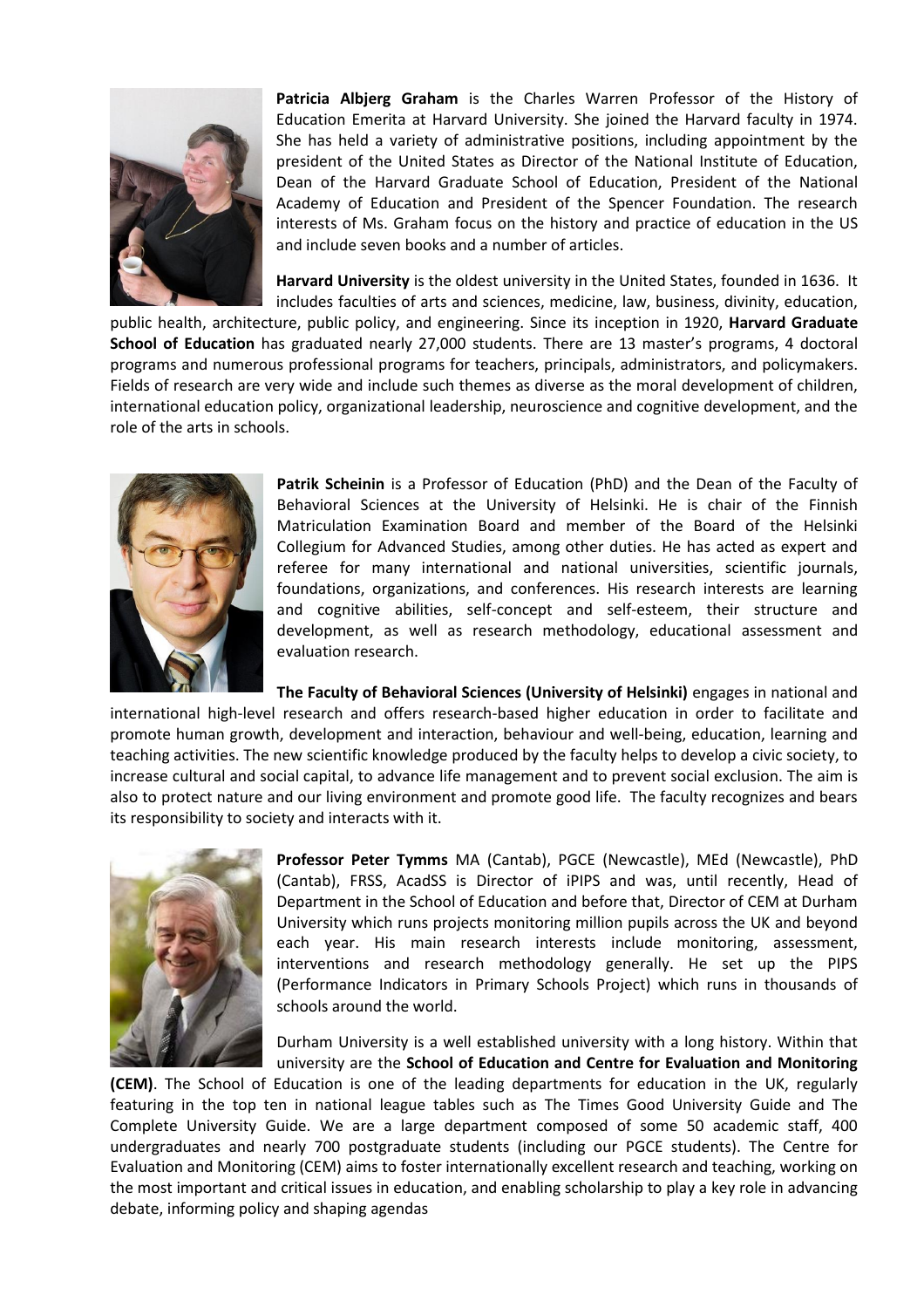

**Professor Tan Oon Seng** is Director of the National Institute of Education (NIE), Singapore. He is Editor-in-Chief of the Educational Research for Policy & Practice (ERPP) journal published by Springer. He is also the Lead Editor of the Asia Pacific Journal of Education (APJE) published by Routledge. Concurrently, he is on the board of directors for NIE International (NIEI) and also for the Singapore Centre for Chinese Language (SCCL). Prof Tan's areas of research include teacher education, cognitive psychology and problem-based learning (PBL) for which he is known internationally.

**National Institute of Education (NIE)** Singapore is a national teacher training institute in Singapore. The Singapore education system has been referred to as

being one of the most successful educational systems in the world. This is, in part, due to the sound educational policies and research in the shaping of curriculum and management practices for schools. More importantly, it is owing to the passion and perseverance of more than 33,000 committed and dedicated teachers in force. We are proud to be able to call this community our colleagues and to work alongside them to improve the quality and impact our education system for the future. Thus, NIE is committed to our vision of being an institute of distinction and our mission of creating the world-class institute renowned for its excellence in teacher education and educational research.



**Mark S. Johnson** was a tenured professor of modern history at Colorado College (to 2009); and is now Director of the Global Professional Development Program and Senior Lecturer in the School of Education, as well as Senior Specialist in the International Division at the University of Wisconsin-Madison. His research interests are in the history of global higher education, and the ways in which higher education partnerships can facilitate public diplomacy and international cooperation. He has also been a guest professor at the National Research University Higher School of Economics in Moscow, where he contributes to the MA program in higher education management and policy studies.

**School of Education (University of Wisconsin-Madison)** The UW-Madison School of Education prepares a variety of certified professional educators, with degree and certification programs in such areas as elementary and secondary education, educational leadership, special education, and counseling. But the School houses a much broader and more diverse array of undergraduate and graduate programs than traditionally-based education schools — from studio art, modern dance and theatre to exercise science and occupational therapy. The School's excellence flows from a dedicated, top-caliber faculty and staff — many of whom are nationally and internationally prominent in a broad range of fields. There around 1600 undergraduate students and 1100 graduate students.



**Berit Karseth** is the current Dean at the Faculty of Educational Sciences, University of Oslo. Her main research and teaching interests are curriculum policy and governance within and beyond national boundaries and issues related to professionalism and knowledge. Recent publications includes: Curriculum Trends in European Higher Education: The Pursuit of the Humboldtian University Ideas), in S. Slaughter and B.J. Taylor (eds.) Higher Education, Stratification and Workforece Development. Springer (together with Tone D. Solbrekke); The Knowledge Work of Professional Associations: Approaches to Standardisation and Forms of Legitimisation. Journal of Education and WOrk, Vol. 28 (1) p. 1-23 (toghether with

Monika Nerland.

**The Faculty of Educational Sciences** is one of the largest institutions dedicated to educational research in Europe. It is composed of three departments and two research centres with a total of 300 employees and 3000 students. We offer educational programmes on all levels including three international master programmes (Higher education, Special needs education and Comparative and international education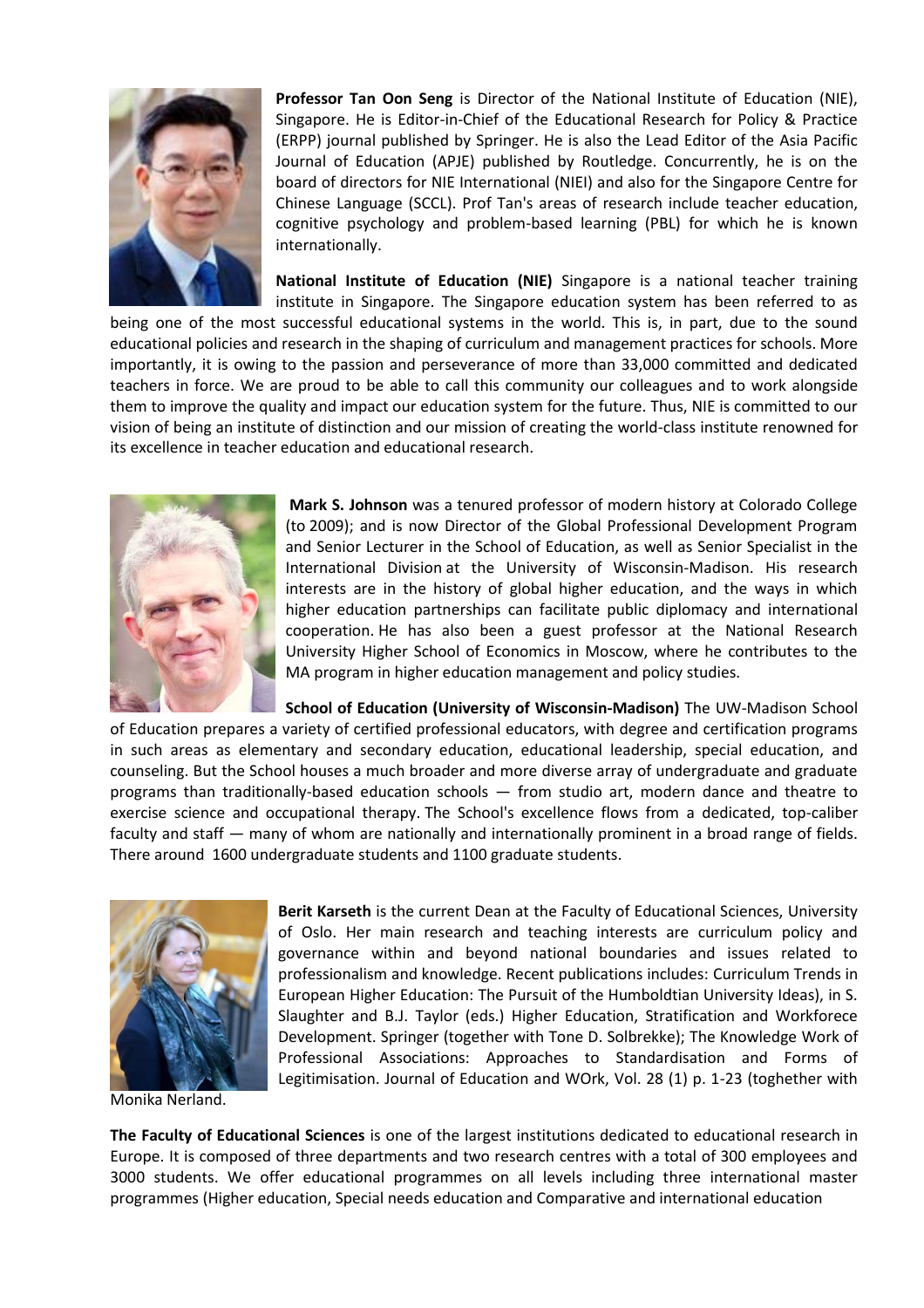

**Carmel O'Sullivan** is the Head of the School of Education and the Director of the Arts Education Research Group in Trinity College. She organises an international Summer School in Drama and Theatre in Education each year (M.Ed.), and is a founding member of the Association for Drama in Education in Ireland. She works with both undergraduate and post-graduate students, and is involved in a number of funded research projects, currently in the areas of Autism Spectrum Disorder (ASD), Arts Education, and Youth Unemployment. She is leading a large research team in the area of drama and autism, which is the only longitudinal study of its kind in the world. She and her research team have developed a novel social skills intervention called 'Social Drama' and are finalizing a typology of 12 sub-types within the autism spectrum.

**The School of Education (Trinity College)** is one of 12 Schools that form the Faculty of Arts, Humanities and Social Sciences (AHSS). The School has a current enrolment of over 650 students. Programmes of initial teacher education (ITE) are offered at both undergraduate and postgraduate levels. The Bachelor in Music Education provides a recognised teaching qualification to post-primary education, and at postgraduate level, the 2-year fulltime Professional Master of Education, provides a comprehensive ITE qualification for teachers entering post-primary education in 10 subject areas. Our Associated College of Education (Marino Institute of Education) provides primary education programmes to over 500 students. The School also has a large cohort of over 80 doctoral students (Ph.D. and D.Ed.). The School is also involved in a range of continuing professional development (CPD) initiatives, and prioritises strategic and practical collaboration with other Schools within Trinity and external agencies.